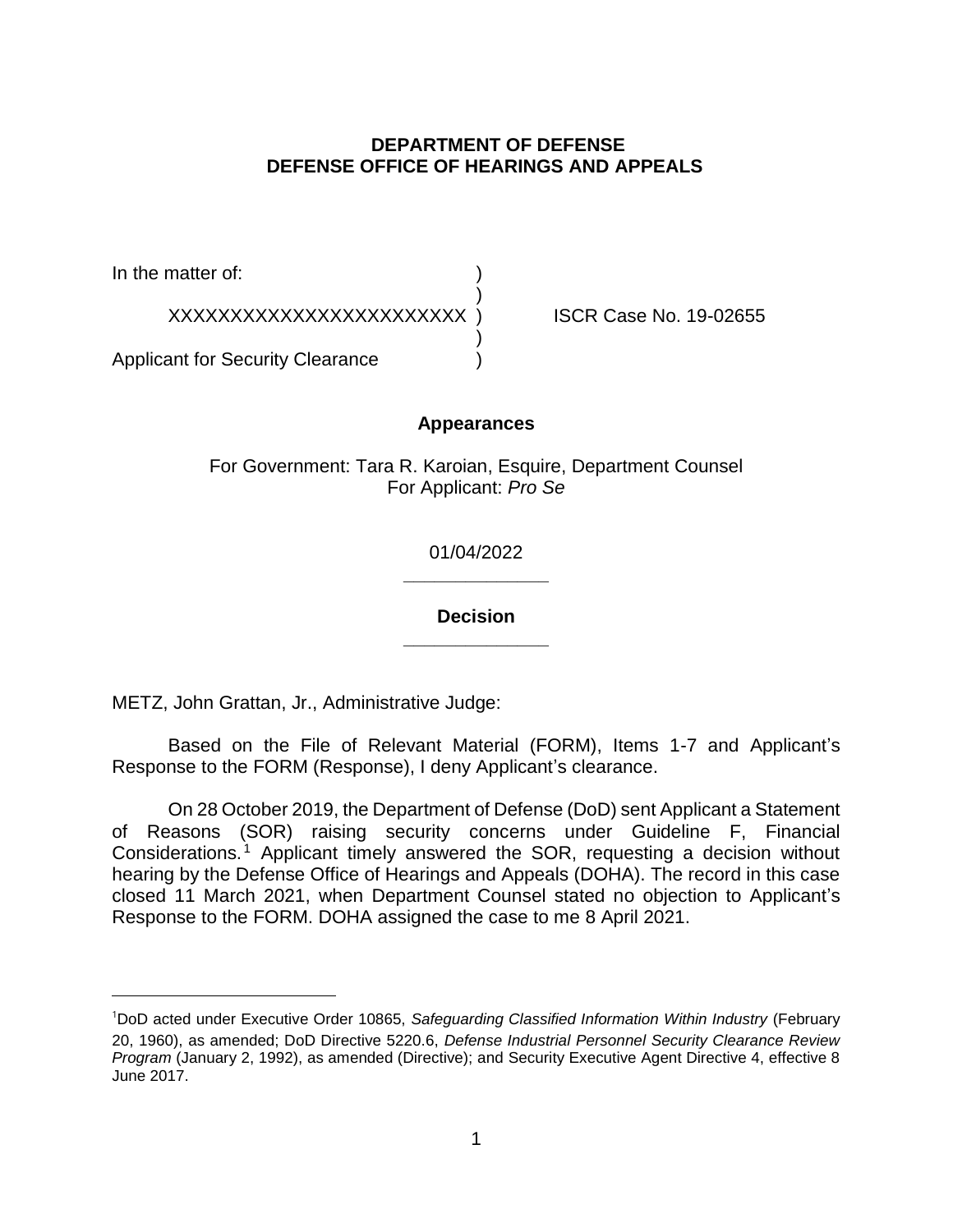Applicant admitted the child support debt at SOR 1.b; although he asserted that the debt was now about \$3,000. He denied the remaining allegations, claiming that some of the debts were duplicates, some had been paid, and some had been paid down.

 Applicant is a 41-year-old air battle management subject matter expert employed by a U.S. defense contractor since July 2018. He served honorably in the U.S. military from about March 1998 to about March 2018, when he retired. He held a clearance early in his military career, but was denied a clearance in August 2009 for financial issues. He has not previously held an industrial clearance (Item 3).

 From September 1998 to July 2016, Applicant fathered six children with four different women in four different states. He does not have eight children as stated in the FORM. Nor did he omit two children from his clearance application (Item 3) as stated in his May 2019 interview with a Government investigator (Item 7). The two children listed as missing from the clearance application in Item 7 are clearly listed in Item 3. The given names, dates of birth, and states of birth match exactly.

 Applicant was born in early September 1979. He graduated from a hometown high school in May 1997. He enlisted in the U.S. military in about March 1998. His first child, credit report (Item 6)—two years after his son turned 18 years old—his child support arrears to this state was the nearly \$13,000 alleged at SOR 1.e. This allegation appears to be a duplicate of SOR debt 1.d, based on the delinquent amount reported in Applicant's 30 July 2019 credit report (Item 5). Applicant denied SOR debt 1.e based on the fact that his 27 January 2020 credit report (Answer) showed that his 27 December 2019 balance had been reduced to \$3,489. Applicant's 13 December 2020 credit report (Item 4) showed the account as "paid collection" in November 2020. Applicant's Response to the FORM shows a last payment to the state on 8 December 2020, a termination of a withholding **Findings of Fact**<br>
e debt was now about \$3,000. He denied the remainted<br>
e debt was now about \$3,000. He denied the remaintement<br>
the debts were duplicates, some had been paid, an<br>
Applicant is a 41-year-old air battle ma a son, was born 01 September 1998, in Applicant's hometown. The record is unclear whether Applicant was aware of this pregnancy and birth at the time, or at what point the mother began pursuing child support, but at the time of Applicant's 12 September 2018 order for support from Applicant's military retirement of uncertain date, and a 25 January 2021 credit reporting a zero balance on this account as of 27 November 2020.

 Applicant's second child, a daughter, was born 2 February 2000, in the state that is unclear whether Applicant was aware of this pregnancy and birth at the time, or at what point the mother began pursuing child support, but at the time of Applicant's 12 September 1998 credit report (Item 6)—seven months after his daughter turned 18 years old—his child support arrears to this state was slightly more than the \$5,436 alleged at SOR 1.b. The alleged amount is the amount from Applicant's 30 July 2019 credit report (Item 5). However, Applicant's 13 December 2020 credit report (Item 4), shows a collection amount of \$4, based on a last payment date of September 2020. However, at the time the creditor was not able to locate the Applicant. Applicant noted that this account did not appear on his 27 January 2020 credit report (Answer), but that is because the appears to have been Applicant's first non-training, active duty station. Again, the record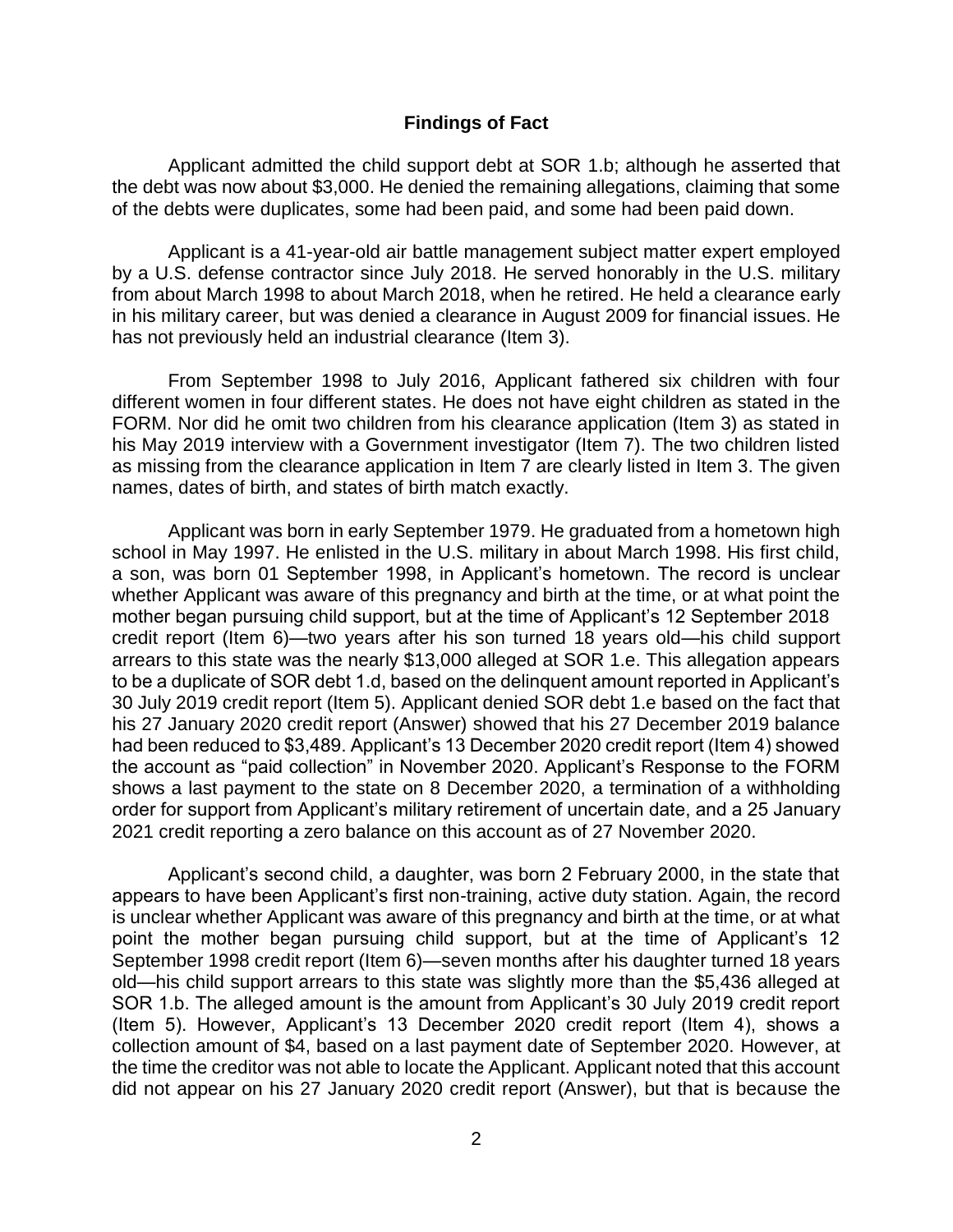creditor did not report this account to the credit bureau Applicant used at the time. He later admitted owing \$3,000. However, his 25 January 2021 credit report (Response) shows the account (opened in March 2000) closed as of 31 December 2020 with the same \$4 delinquent balance listed in Item 4. The record is unclear whether Applicant was paying voluntarily or having his wages garnished.

 Applicant had three children with his wife, whom he married 6 March 2000. She was pregnant when they married, and Applicant's third child, a second daughter was born on 18 April 2000, in the same state as his out-of-wedlock daughter. Applicant's fourth child, a second son, was born 22 July 2002, and his fifth child, a third daughter, was born 3 May 2006, both near Applicant's next duty station in another state.

 Two duty stations later, Applicant and his wife divorced on 23 May 2011, and it appears his ex-wife and the three children moved to her hometown. That may explain the delinquent child support in the state where they divorced (SOR 1.c) and the state where she moved (SOR 1.f). SOR debt 1.c alleges \$5,254 child support, of which \$4,718 is delinquent as of July 2019 (Item 5). SOR debt 1.f alleges \$11,971 child support, all of it delinquent as of October 2015 (Item 6). However, Applicant's 30 December 2020 credit report (Item 4) shows that the account was "paid as agreed" before being transferred/sold in October 2015. Nevertheless, it seems Applicant's ex-wife may have moved again, leading to the child support debts at SOR 1.a and 1.g. creditor did not report this account to the credit bureau Applicant used at the time. He<br>later admitted owing \$3,000. However, his 25 January 2021 credit report (Response)<br>shows the account (opened in March 2000) closed as

SOR debts 1.a and 1.g are with the same state, and there seems to have been a third account with that state, documented by Applicant's 27 January 2020 credit report (Answer), which shows an account seriously past due for \$502. However, this account does not appear on any of the credit reports obtained by the Government. SOR debt 1.a appears on all three Government-obtained credit reports (Items 4-6), alleged in the amount appearing on both the 13 December 2020 (Item 4) and 30 July 2019 (Item 5) credit reports, and with an account number distinct from both Applicant's 27 January 2020 credit report and the account number for SOR debt 1.f, which appears on Applicant's 12 September 2018 credit report (Item 6) in the SOR-alleged past due amount.

Finally, in July 2016, Applicant had his sixth child, another daughter, with another woman, in the state where he was last stationed. Beyond listing his wife and children as required on his clearance application, Applicant has explained very little about the circumstances attending the births of his children. His 2 May 2019 subject interview (Item 7) suggests that paternity tests established his parenthood in any case where it might have been at issue, but he has not explained the timing of any of these events other than the actual births.

 The SOR alleges, and Items 3-7 document, 11 delinquent debts totaling nearly \$59,000. Applicant admits one debt, asserting that it is significantly lower than the amount alleged in the SOR. The debts consist of over \$56,000 in delinquent child support payments to five states, and four delinquent commercial accounts totaling almost \$2500, that Applicant claims to have paid.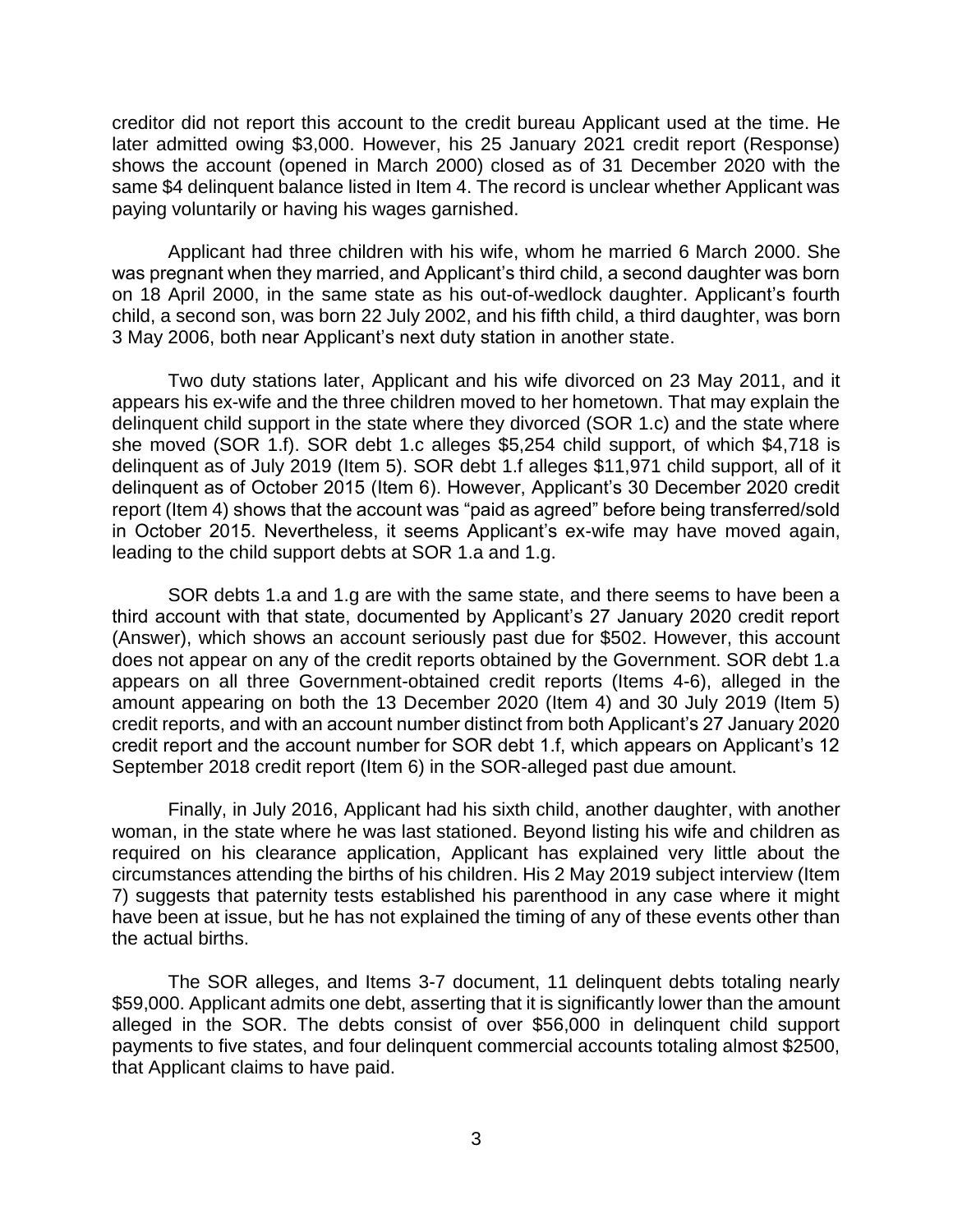Applicant disclosed SOR debts 1.e, 1.g, 1.h, 1.i, and 1.k on his 3 August 2018 clearance application (Item 3). He discussed and confirmed these debts during his 2 May 2019 interview with a Government investigator (Item 7), but also agreed to the other SOR debts reported on Applicant's 12 September 2018 credit report (Item 6), including the child support debts at SOR 1.a, 1.b, and 1.f. At the time, he said he did not recognize SOR debt 1.j because he thought he only had one account with that creditor. He claimed to have paid SOR debts 1.h-1.k, but provided no documentation. However, Applicant's 13 December 2020 credit report (Item 6) shows SOR debt 1.i paid in May 2019.

 Aside from more recent credit reports from the credit bureau which originally reported the fewest of the SOR debts, an undated termination of income withholding support order from the state listed in SOR debts 1.d-1.e from his military retirement, and an 8 December 2020 payment receipt from the same state. Applicant documented no efforts to contact any of his creditors or to provide a current status of his debts. He documented no credit or financial counseling, and did not submit a budget. He provided no work or character references, or evidence of community involvement. It appears that except for his two youngest daughters, born in 2006 and 2016, respectively, his ongoing child support obligations have expired, except for any arrears still due.

### **Policies**

 The adjudicative guidelines (AG) list factors for evaluating a person's suitability for access to classified information. Administrative judges must assess disqualifying and mitigating conditions under each issue fairly raised by the facts and situation presented. Each decision must also reflect a fair, impartial, and commonsense consideration of the factors listed in AG § 2(a). Any one disqualifying or mitigating condition is not, by itself, conclusive. However, specific adjudicative guidelines should be followed where a case can be measured against them, as they represent policy guidance governing access to classified information. Considering the SOR allegations and the evidence as a whole, the relevant adjudicative guideline is Guideline F (Financial Considerations).

 Security clearance decisions resolve whether it is clearly consistent with the national interest to grant or continue an applicant's security clearance. The Government must prove, by substantial evidence, controverted facts alleged in the SOR. If it does, the burden shifts to applicant to refute, extenuate, or mitigate the Government's case. Because no one has a right to a security clearance, the applicant bears a heavy burden of persuasion.

 Persons with access to classified information enter into a fiduciary relationship with the Government based on trust and confidence. Therefore, the Government has a compelling interest in ensuring each applicant possesses the requisite judgement, reliability, and trustworthiness of those who must protect national interests as their own.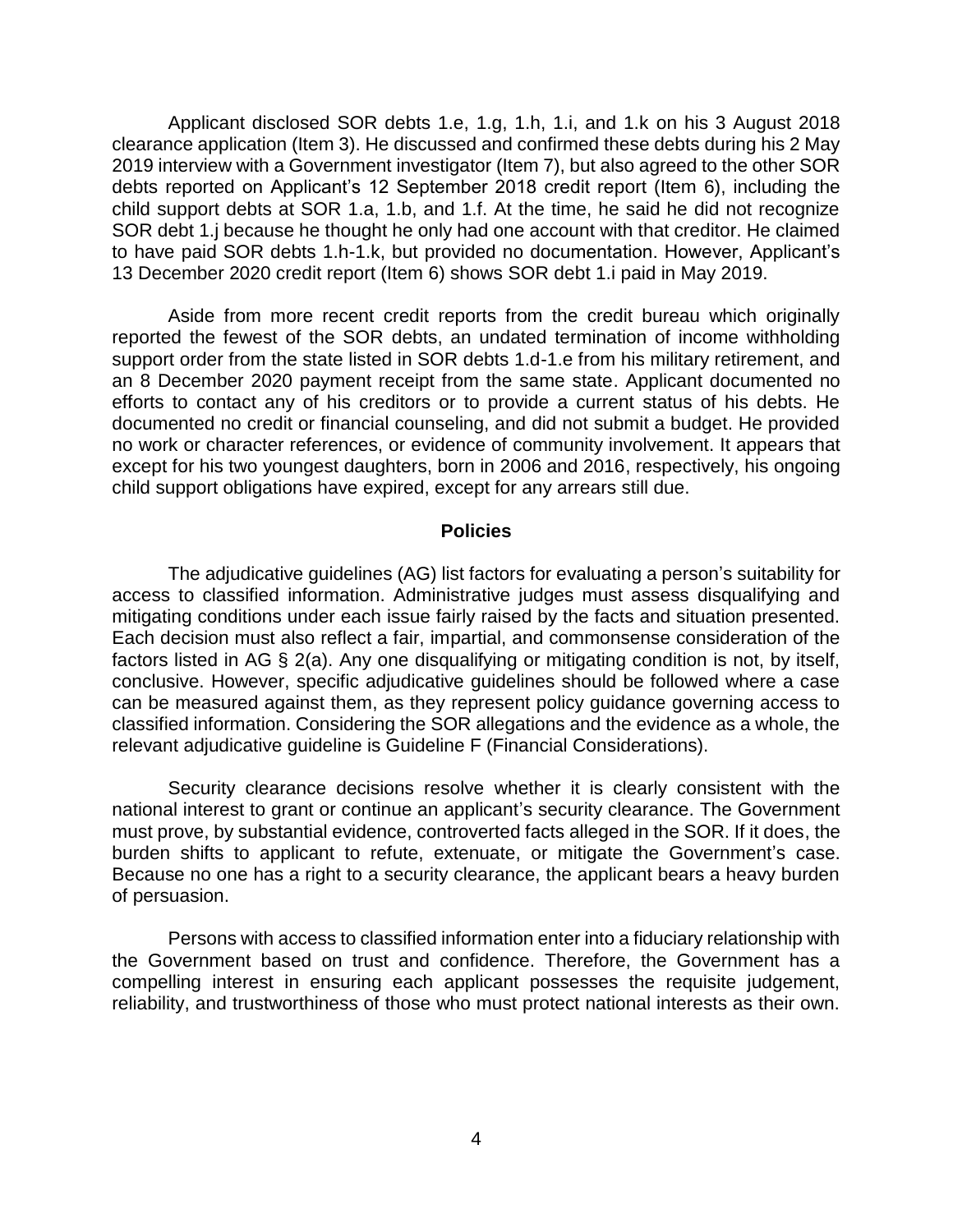The "clearly consistent with the national interest" standard compels resolution of any reasonable doubt about an applicant's suitability for access in favor of the Government.<sup>2</sup>

#### **Analysis**

 The Government established a case for disqualification under Guideline F, and Applicant failed to mitigate the security concerns. He experienced financial pressures beginning in 1998, accumulated significant delinquent debt during his military service due to his child support obligations exceeding what the military could legally withhold from his pay and allowances, and the ensuing indebtedness cannot be said to have been largely due to circumstances beyond his control. Moreover, while he appears to have made substantial progress on his child support arrears after augmenting his military retirement with his current job, it appears that that progress has been accomplished through ongoing his consumer credit accounts; nor did he provide evidence of his actual child support obligations in the several states which reported them to the credit bureaus.<sup>3</sup> Applicant appears to have had a 20-year career in the military, the last half of which was under such financial strain that the military denied him a clearance. The macro view of his finances from his credit reports is sufficient to establish the security concerns raised by the Government, but insufficient to supply the mitigation; Applicant failed to provide the micro view of his finances necessary to conclude that these security concerns have been mitigated. Even the child support obligations that appear to have been resolved have garnishment of his wages. Furthermore, he did not corroborate his claimed payments on been finally resolved only after Applicant received the SOR.

indebtedness is multiple, recent, and ongoing.<sup>4</sup> Moreover, Applicant cannot demonstrate that his indebtedness was largely due to circumstances beyond his control, and he has not demonstrated that he has been responsible in addressing his debts.<sup>5</sup> The lack of any detail regarding his dealings with the state agencies responsible for child support Applicant meets none of the mitigating conditions for financial considerations. His obligations precludes a finding that his dealings have been responsible.

 Applicant has not had any credit or financial counseling, and he has not documented that the debts are being resolved. $6$  The absence of documentation means

 $\overline{a}$ 

 4§20(a) the behavior happened so long ago, was so infrequent, or occurred under such circumstances that it is unlikely to recur . . .

 $5$ §20(b) the conditions that resulted in the financial problem were largely beyond the person=s control  $\dots$ and the individual acted responsibly under the circumstances;

 6§20(c) the person has received or is receiving counseling for the problem and there are clear indications that the problem is being resolved or is under control;

<sup>2</sup>*See*, *Department of the Navy v. Egan*, 484 U.S. 518 (1988).

 3§9(a) inability to satisfy debts; (b) unwillingness to satisfy debts regardless of the ability to do so;(c) a history of not meeting financial obligations;